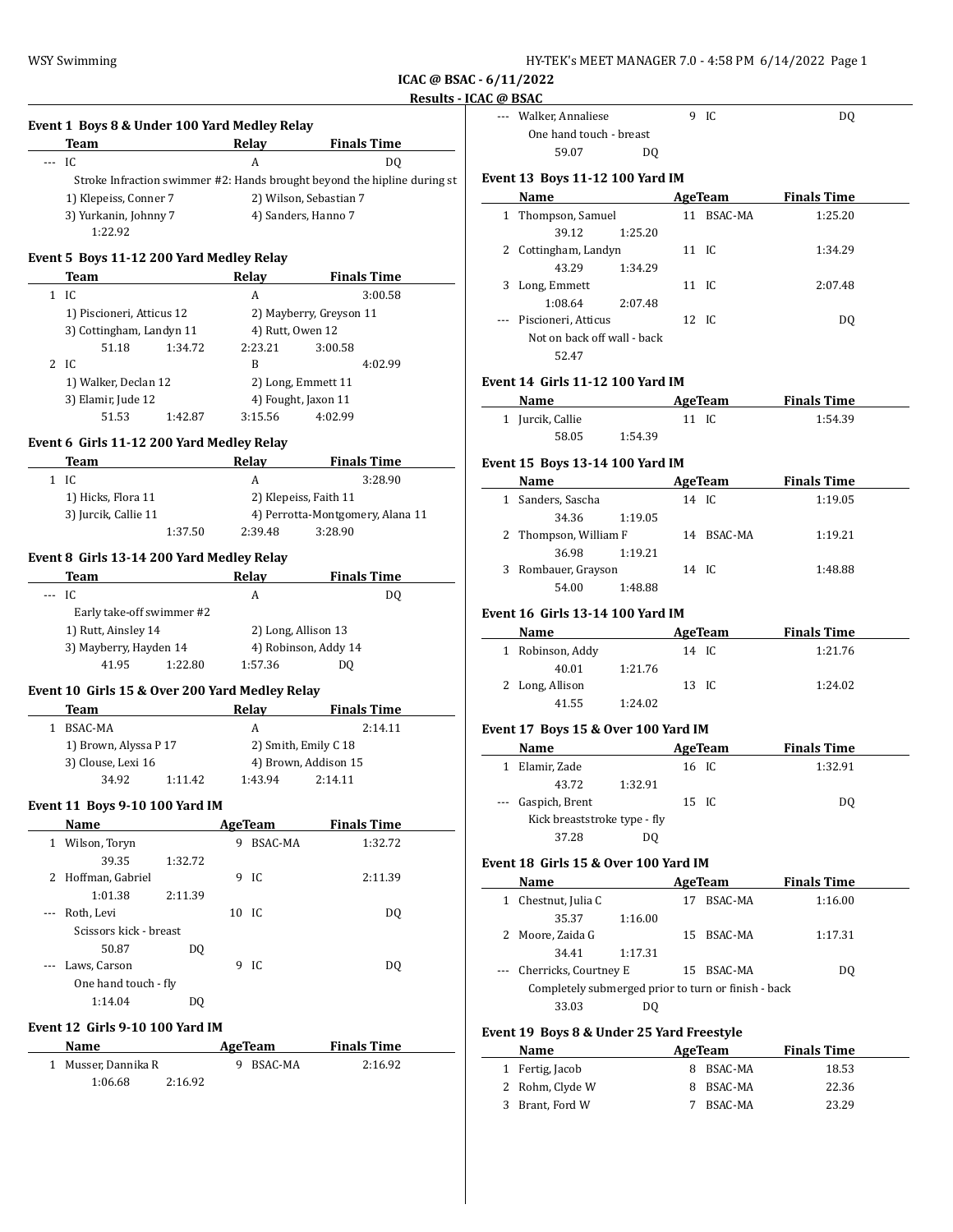| HY-TEK's MEET MANAGER 7.0 - 4:58 PM  6/14/2022  Page 2 |  |
|--------------------------------------------------------|--|
|--------------------------------------------------------|--|

**ICAC @ BSAC - 6/11/2022 Results - ICAC** 

# **(Event 19 Boys 8 & Under 25 Yard Freestyle)**

|    | Name                    |   | AgeTeam        | <b>Finals Time</b> |  |
|----|-------------------------|---|----------------|--------------------|--|
| 4  | Wilson, Sebastian       |   | 7 IC           | 24.12              |  |
| 5. | Klepeiss, Conner        |   | 7 IC           | 29.22              |  |
|    | 6 Sanders, Hanno        |   | 7 IC           | 43.33              |  |
|    | --- Yurkanin, Johnny    | 7 | IC.            | X27.01             |  |
|    | --- Vioral, Koen S      | 7 | <b>BSAC-MA</b> | X39.59             |  |
|    | --- Wilson, Everett     | 6 | IC             | X43.42             |  |
|    | --- Steinburg, Theodore |   | IC.            | XNS                |  |

#### **Event 20 Girls 8 & Under 25 Yard Freestyle**

|    | Name                  |   | AgeTeam | <b>Finals Time</b> |
|----|-----------------------|---|---------|--------------------|
| 1  | McFarland, Anna       | 8 | IC      | 19.07              |
|    | 2 Roth, Hadley        | 8 | IC      | 24.37              |
| 3  | Guyer, Kyrie G        | 8 | BSAC-MA | 26.03              |
|    | 4 Cottingham, Sydney  |   | IC.     | 26.59              |
| 5. | Ellerman, Audrey R    |   | BSAC-MA | 26.96              |
|    | --- Schweitz, Hanna   | 6 | IC.     | X25.40             |
|    | --- McFarland, Josie  | 6 | IC.     | X33.43             |
|    | --- Philipkosky, Nina | 8 | IC.     | <b>XNS</b>         |

#### **Event 21 Boys 9-10 50 Yard Freestyle**

|   | Name<br>AgeTeam       |       |                | <b>Finals Time</b> |  |  |
|---|-----------------------|-------|----------------|--------------------|--|--|
| 1 | Fertig, Samuel V      | 10    | <b>BSAC-MA</b> | 36.57              |  |  |
|   | 2 Rollason, Jacob E   | 10    | <b>BSAC-MA</b> | 49.20              |  |  |
|   | 3 Sanders, Noah       | 10 IC |                | 51.38              |  |  |
|   | 4 Guyer, Levi S       | 10    | BSAC-MA        | 55.08              |  |  |
|   | --- Laws, Carson      | 9.    | IC.            | X54.77             |  |  |
|   | --- Rutt, Simon       | 9     | IC             | <b>NS</b>          |  |  |
|   | --- Cottingham, Grant | 9     | IC             | <b>XNS</b>         |  |  |
|   | --- Wylie, Reid       |       | IC.            | XNS                |  |  |

#### **Event 22 Girls 9-10 50 Yard Freestyle**

|    | Name                | AgeTeam    | <b>Finals Time</b> |  |
|----|---------------------|------------|--------------------|--|
|    | Stine, Madison S    | 10 BSAC-MA | 36.86              |  |
|    | 2 Albert, Delaney   | 9 IC       | 38.88              |  |
| 3  | Johnson, Simone I   | 9 BSAC-MA  | 43.85              |  |
|    | 4 Walker, Annaliese | 9 IC       | 52.61              |  |
| 5. | Garling, Kaydence A | BSAC-MA    | 54.13              |  |

#### **Event 23 Boys 11-12 50 Yard Freestyle**

|              | Name                  |       | AgeTeam        | <b>Finals Time</b> |  |
|--------------|-----------------------|-------|----------------|--------------------|--|
| $\mathbf{1}$ | Ellerman, Liam R      | 11    | BSAC-MA        | 32.35              |  |
|              | 2 Piscioneri, Atticus | 12 IC |                | 36.51              |  |
|              | 3 Mayberry, Greyson   | 11 IC |                | 36.70              |  |
| 4            | Brant, Fischer G      | 11    | <b>BSAC-MA</b> | 38.49              |  |
|              | 5 Rutt, Owen          | 12 IC |                | 39.50              |  |
| 6            | Ritchey, Alexander    | 12    | BSAC-MA        | 40.36              |  |
|              | --- Fought, Jude      | 11 IC |                | X50.14             |  |
|              | --- Fought, Jaxon     | 11 IC |                | X50.93             |  |
|              | Elamir, Jude          | 12 IC |                | X59.97             |  |
|              | Albert, Zane          | 11    | - IC           | <b>XNS</b>         |  |

# **Event 24 Girls 11-12 50 Yard Freestyle**

|    | <b>Name</b>            |       | AgeTeam    | <b>Finals Time</b> |  |
|----|------------------------|-------|------------|--------------------|--|
|    | 1 Vioral, Amaris G     |       | 11 BSAC-MA | 29.08              |  |
|    | 2 Klepeiss, Faith      | 11 IC |            | 33.93              |  |
| 3  | Rohm, Sophia H         |       | 11 BSAC-MA | 34.84              |  |
|    | 4 Strohecker, Harlow E |       | 12 BSAC-MA | 35.33              |  |
| 5. | Jurcik, Callie         | 11 IC |            | 38.69              |  |

| AC @ BSAC |                                            |             |                                 |                             |  |
|-----------|--------------------------------------------|-------------|---------------------------------|-----------------------------|--|
|           | 6 Hicks, Flora                             | 11          | IC                              | 45.13                       |  |
| $\cdots$  | Perrotta-Montgomery, Alana                 | 11 IC       |                                 | X51.67                      |  |
|           | Event 25 Boys 13-14 50 Yard Freestyle      |             |                                 |                             |  |
|           | Name                                       |             | AgeTeam                         | <b>Finals Time</b>          |  |
|           | 1 Katora, Daniel J                         |             | 14 BSAC-MA                      | 27.40                       |  |
|           | 2 Sanders, Sascha                          | 14 IC       |                                 | 31.29                       |  |
|           | 3 Lasloudji, Daril                         | 13 IC       |                                 | 34.63                       |  |
|           | 4 Rombauer, Grayson                        | 14 IC       |                                 | 41.17                       |  |
|           |                                            |             |                                 |                             |  |
|           | Event 26 Girls 13-14 50 Yard Freestyle     |             |                                 |                             |  |
|           | Name                                       | 14 IC       | AgeTeam                         | <b>Finals Time</b><br>30.30 |  |
|           | 1 Robinson, Addy<br>2 Mayberry, Hayden     | 14 IC       |                                 |                             |  |
|           | 3 Willinsky, Courtney L                    |             | 14 BSAC-MA                      | 30.70                       |  |
|           | 4 Rutt, Ainsley                            | 14 IC       |                                 | 32.07<br>32.57              |  |
|           | 5 Chestnut, Aubrey E                       |             | 14 BSAC-MA                      |                             |  |
|           | 6 Gutshall, Kate I                         |             | 14 BSAC-MA                      | 32.67                       |  |
|           |                                            |             |                                 | 33.21                       |  |
|           | Event 27 Boys 15 & Over 50 Yard Freestyle  |             |                                 |                             |  |
|           | Name                                       |             | AgeTeam                         | <b>Finals Time</b>          |  |
|           | 1 Rombauer, Marshall                       | 16 IC       |                                 | 25.25                       |  |
|           | 2 Miller, Gus J                            |             | 15 BSAC-MA                      | 28.72                       |  |
|           | 3 Elamir, Zade                             | 16 IC       |                                 | 33.25                       |  |
|           | 4 Mikhail, Christian                       | 15 IC       |                                 | 39.30                       |  |
|           | Event 28 Girls 15 & Over 50 Yard Freestyle |             |                                 |                             |  |
|           | Name                                       |             | AgeTeam                         | <b>Finals Time</b>          |  |
|           | 1 Brown, Alyssa P                          | 17          | BSAC-MA                         | 29.36                       |  |
|           | 2 Plessinger, Jillian                      | 15          | IC                              | 30.75                       |  |
|           | 3 Brown, Addison                           |             | 15 BSAC-MA                      | 31.25                       |  |
|           | 4 Warner, Jocelyn R                        |             | 15 BSAC-MA                      | 33.85                       |  |
|           | Event 29 Boys 8 & Under 25 Yard Backstroke |             |                                 |                             |  |
|           | Name                                       |             | AgeTeam                         | <b>Finals Time</b>          |  |
|           | 1 Fertig, Jacob                            |             | 8 BSAC-MA                       | 22.96                       |  |
|           | 2 Brant, Ford W                            | $7^{\circ}$ | <b>BSAC-MA</b>                  | 28.37                       |  |
|           |                                            |             | <b><u><del>ngigar</del></u></b> |                             |  |

|   | Name                    |   | AgeTeam        | <b>Finals Time</b> |
|---|-------------------------|---|----------------|--------------------|
| 1 | Fertig, Jacob           | 8 | <b>BSAC-MA</b> | 22.96              |
| 2 | Brant, Ford W           |   | <b>BSAC-MA</b> | 28.37              |
| 3 | Rohm, Clyde W           | 8 | BSAC-MA        | 29.27              |
|   | 4 Wilson, Sebastian     |   | 7 IC           | 32.98              |
|   | 5 Klepeiss, Conner      |   | 7 IC           | 33.57              |
|   | 6 Yurkanin, Johnny      |   | 7 IC           | 59.01              |
|   | --- Vioral, Koen S      | 7 | BSAC-MA        | X32.66             |
|   | --- Steinburg, Theodore |   | IC.            | <b>XNS</b>         |

#### **Event 30 Girls 8 & Under 25 Yard Backstroke**

|                                       | Name               |    | AgeTeam        | <b>Finals Time</b> |  |  |  |  |
|---------------------------------------|--------------------|----|----------------|--------------------|--|--|--|--|
| 1                                     | Swope, Marie       | 7  | BSAC-MA        | 22.32              |  |  |  |  |
| 2                                     | McFarland, Anna    | 8  | IC.            | 24.61              |  |  |  |  |
| 3                                     | Ellerman, Audrey R | 7  | BSAC-MA        | 26.89              |  |  |  |  |
| 4                                     | Guyer, Kyrie G     | 8  | BSAC-MA        | 28.93              |  |  |  |  |
| 5.                                    | Roth, Hadley       | 8  | IC.            | 30.25              |  |  |  |  |
| 6                                     | McFarland, Josie   |    | 6 IC           | 38.65              |  |  |  |  |
|                                       | Schweitz, Hanna    | 6  | IC             | X33.82             |  |  |  |  |
| Event 31 Boys 9-10 50 Yard Backstroke |                    |    |                |                    |  |  |  |  |
|                                       | Name               |    | AgeTeam        | <b>Finals Time</b> |  |  |  |  |
| 1                                     | Fertig, Samuel V   | 10 | <b>BSAC-MA</b> | 45.57              |  |  |  |  |
| 2                                     | Hoffman, Gabriel   | 9  | IC.            | 1:05.31            |  |  |  |  |
| 3                                     | Guyer, Levi S      | 10 | BSAC-MA        | 1:08.41            |  |  |  |  |
| 4                                     | Rollason, Jacob E  | 10 | <b>BSAC-MA</b> | 1:10.47            |  |  |  |  |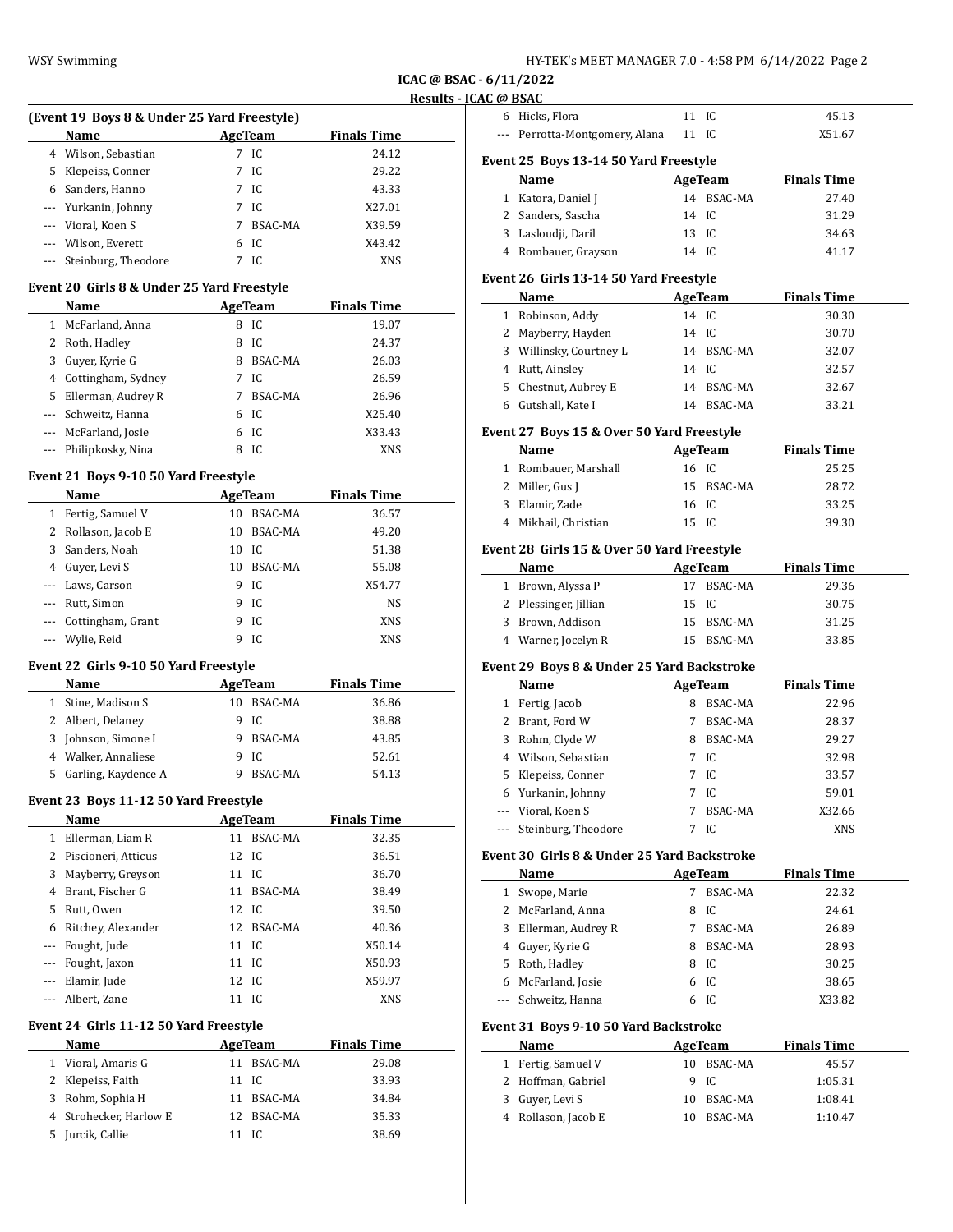| HY-TEK's MEET MANAGER 7.0 - 4:58 PM 6/14/2022 Page 3 |  |  |  |
|------------------------------------------------------|--|--|--|
|------------------------------------------------------|--|--|--|

**ICAC @ BSAC - 6/11/2022 Results - ICAC @ BSAC**

| (Event 31 Boys 9-10 50 Yard Backstroke)     |                |                    | 3            |
|---------------------------------------------|----------------|--------------------|--------------|
| <b>Name</b><br><b>Example 21 AgeTeam</b>    |                | <b>Finals Time</b> |              |
| --- Wylie, Reid                             | 9 IC           | NS                 | 4            |
| Event 32 Girls 9-10 50 Yard Backstroke      |                |                    |              |
| Name                                        | <b>AgeTeam</b> | <b>Finals Time</b> |              |
| 1 Johnson, Simone I                         | 9 BSAC-MA      | 49.82              |              |
| 2 Garling, Kaydence A                       | 9 BSAC-MA      | 1:01.14            | Event        |
| 3 Musser, Dannika R                         | 9 BSAC-MA      | 1:04.64            |              |
| --- Walker, Annaliese                       | 9 IC           | DQ                 | 1            |
| Did not finish on back                      |                |                    |              |
| Event 33 Boys 11-12 50 Yard Backstroke      |                |                    | $2^{\circ}$  |
| Name                                        | <b>AgeTeam</b> | <b>Finals Time</b> | 3            |
| 1 Thompson, Samuel                          | 11 BSAC-MA     | 38.93              |              |
| 2 Brant, Fischer G                          | 11 BSAC-MA     | 48.93              | 4            |
| 3 Walker, Declan                            | 12 IC          | 49.98              |              |
| 4 Elamir, Jude                              | 12 IC          | 1:19.15            |              |
| --- Fought, Jude                            | 11 IC          | DQ                 | Event        |
| --- Albert, Zane                            | 11 IC          | XNS                |              |
|                                             |                |                    | 1            |
| Event 34 Girls 11-12 50 Yard Backstroke     |                |                    |              |
| Name                                        | <b>AgeTeam</b> | <b>Finals Time</b> | 2            |
| 1 Vioral, Amaris G                          | 11 BSAC-MA     | 36.06              | 3            |
| 2 Rohm, Sophia H                            | 11 BSAC-MA     | 47.16              |              |
| 3 Strohecker, Harlow E                      | 12 BSAC-MA     | 48.15              | 4            |
| --- Perrotta-Montgomery, Alana              | 11 IC          | DQ                 |              |
| Did not finish on back                      | 11 IC          |                    | 5            |
| --- Philipkosky, Nora                       | 12 IC          | NS.                |              |
| --- Wylie, Talia                            |                | NS                 | 6            |
| Event 35 Boys 13-14 50 Yard Backstroke      |                |                    |              |
| Name AgeTeam                                |                | <b>Finals Time</b> |              |
| 1 Katora, Daniel J                          | 14 BSAC-MA     | 32.94              | Event        |
| Event 36 Girls 13-14 50 Yard Backstroke     |                |                    |              |
| Name                                        | AgeTeam        | <b>Finals Time</b> | 1            |
| 1 Mayberry, Hayden                          | 14 IC          | 36.13              | 2            |
| 2 Willinsky, Courtney L                     | 14 BSAC-MA     | 38.70              |              |
| 3 Chestnut, Aubrey E                        | 14 BSAC-MA     | 40.48              | 3            |
| 4 Gutshall, Kate I                          | 14 BSAC-MA     | 41.24              |              |
|                                             |                |                    | ---          |
| Event 37 Boys 15 & Over 50 Yard Backstroke  |                |                    |              |
| <b>Name</b>                                 | <b>AgeTeam</b> | <b>Finals Time</b> | Event        |
| 1 Gaspich, Brent                            | 15 IC          | 42.14              |              |
| 2 Elamir, Zade                              | 16 IC          | 45.98              | 1            |
| 3 Mikhail, Christian                        | 15 IC          | 49.35              |              |
| Event 38 Girls 15 & Over 50 Yard Backstroke |                |                    | 2            |
| Name                                        | AgeTeam        | <b>Finals Time</b> |              |
| 1 Moore, Zaida G                            | 15 BSAC-MA     | 35.25              | 3            |
| 2 Brown, Addison                            | 15 BSAC-MA     | 37.14              |              |
| 3 Warner, Jocelyn R                         | 15 BSAC-MA     | 40.94              | Event        |
|                                             |                |                    |              |
| Event 39 Boys 9-10 100 Yard Freestyle       |                |                    | 1            |
| Name                                        | <b>AgeTeam</b> | <b>Finals Time</b> |              |
| 1 Wilson, Toryn                             | 9 BSAC-MA      | 1:22.31            | $\mathbf{2}$ |
| 37.09<br>1:22.31                            |                |                    |              |
| 2 Fertig, Samuel V                          | 10 BSAC-MA     | 1:25.37            | 3            |
| 40.14<br>1:25.37                            |                |                    |              |

|   | w DJAC              |         |    |            |          |
|---|---------------------|---------|----|------------|----------|
| 3 | Roth, Levi          |         |    | 10 IC      | 1:33.92  |
|   | 43.06               | 1:33.92 |    |            |          |
|   | 4 Rollason, Jacob E |         |    | 10 BSAC-MA | 1:48.65  |
|   | 51.80               | 1:48.65 |    |            |          |
|   | --- Guyer, Levi S   |         | 10 | BSAC-MA    | X2:07.49 |
|   | 1:00.68             | 2:07.49 |    |            |          |

# **Event 40 Girls 9-10 100 Yard Freestyle**

| Name                |         |    | AgeTeam | <b>Finals Time</b> |  |
|---------------------|---------|----|---------|--------------------|--|
| Stine, Madison S    |         | 10 | BSAC-MA | 1:23.17            |  |
| 40.75               | 1:23.17 |    |         |                    |  |
| Albert, Delaney     |         | 9  | - IC    | 1:28.15            |  |
| 40.07               | 1:28.15 |    |         |                    |  |
| Johnson, Simone I   |         | 9  | BSAC-MA | 1:46.48            |  |
| 50.99               | 1:46.48 |    |         |                    |  |
| Garling, Kaydence A |         | 9  | BSAC-MA | 2:01.86            |  |
| 57.78               | 2:01.86 |    |         |                    |  |

# **Event 41 Boys 11-12 100 Yard Freestyle**

|    | Name               |         |                      | AgeTeam        | <b>Finals Time</b> |  |
|----|--------------------|---------|----------------------|----------------|--------------------|--|
|    | 1 Ellerman, Liam R |         |                      | 11 BSAC-MA     | 1:10.95            |  |
|    | 35.13              | 1:10.95 |                      |                |                    |  |
|    | 2 Walker, Declan   |         | 12 IC                |                | 1:27.56            |  |
|    | 40.84              | 1:27.56 |                      |                |                    |  |
| 3  | Brant, Fischer G   |         | 11                   | <b>BSAC-MA</b> | 1:29.10            |  |
|    | 43.49              | 1:29.10 |                      |                |                    |  |
| 4  | Ritchey, Alexander |         |                      | 12 BSAC-MA     | 1:40.96            |  |
|    | 47.29              | 1:40.96 |                      |                |                    |  |
| 5. | Fought, Jaxon      |         | $11 \quad \text{IC}$ |                | 1:47.65            |  |
|    | 51.21              | 1:47.65 |                      |                |                    |  |
| 6  | Long, Emmett       |         | 11 IC                |                | 2:01.56            |  |
|    | 54.20              | 2:01.56 |                      |                |                    |  |

# **Event 42 Girls 11-12 100 Yard Freestyle**

|   | Name                         |         | AgeTeam | <b>Finals Time</b> |  |
|---|------------------------------|---------|---------|--------------------|--|
| 1 | Strohecker, Harlow E         | 12      | BSAC-MA | 1:20.83            |  |
|   | 40.13                        | 1:20.83 |         |                    |  |
|   | Rohm, Sophia H               | 11      | BSAC-MA | 1:23.45            |  |
|   | 39.26                        | 1:23.45 |         |                    |  |
|   | 3 Perrotta-Montgomery, Alana |         | 11 IC   | 1:54.76            |  |
|   | 52.26                        | 1:54.76 |         |                    |  |
|   | --- Wylie, Talia             |         | IC.     | NS                 |  |

#### **Event 43 Boys 13-14 100 Yard Freestyle**

| Name                  |         |       | AgeTeam    | <b>Finals Time</b> |         |
|-----------------------|---------|-------|------------|--------------------|---------|
| Katora, Daniel J      |         | 14    | BSAC-MA    |                    | 1:03.97 |
| 31.32                 | 1:03.97 |       |            |                    |         |
| 2 Thompson, William F |         |       | 14 BSAC-MA |                    | 1:10.62 |
| 33.59                 | 1:10.62 |       |            |                    |         |
| Lasloudji, Daril      |         | 13 IC |            |                    | 1:18.08 |
| 35.65                 | 1:18.08 |       |            |                    |         |

# **Event 44 Girls 13-14 100 Yard Freestyle**

|   | Name                    |         | AgeTeam    | <b>Finals Time</b> |  |
|---|-------------------------|---------|------------|--------------------|--|
| 1 | Robinson, Addy          |         | 14 IC      | 1:09.62            |  |
|   | 33.27                   | 1:09.62 |            |                    |  |
|   | 2 Willinsky, Courtney L |         | 14 BSAC-MA | 1:13.74            |  |
|   | 35.81                   | 1:13.74 |            |                    |  |
|   | Long, Allison           |         | 13 IC      | 1:16.18            |  |
|   | 35.96                   | 1:16.18 |            |                    |  |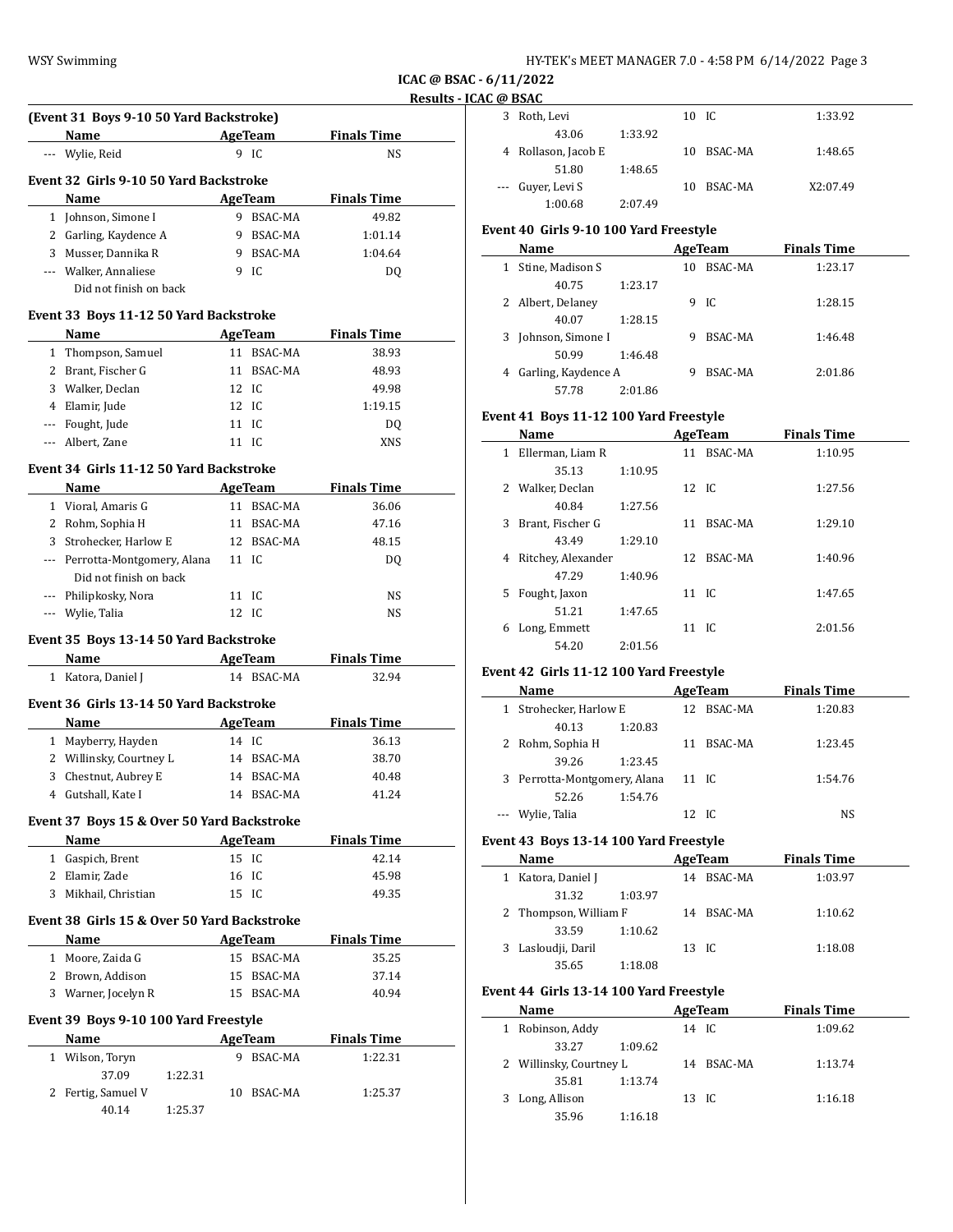| HY-TEK's MEET MANAGER 7.0 - 4:58 PM  6/14/2022  Page 4 |
|--------------------------------------------------------|
|--------------------------------------------------------|

**ICAC @ BSAC - 6/11/2022 Results - ICAC** 

|              | (Event 44 Girls 13-14 100 Yard Freestyle)       |                                                                                                                                                                              |       |                             |                                       |  |
|--------------|-------------------------------------------------|------------------------------------------------------------------------------------------------------------------------------------------------------------------------------|-------|-----------------------------|---------------------------------------|--|
|              | <b>Name</b>                                     |                                                                                                                                                                              |       |                             | <b>Example 21 AgeTeam</b> Finals Time |  |
|              | 4 Gutshall, Kate I<br>37.03                     | 1:16.85                                                                                                                                                                      |       | 14 BSAC-MA                  | 1:16.85                               |  |
|              | 5 Rutt, Ainsley                                 |                                                                                                                                                                              | 14 IC |                             | 1:17.33                               |  |
|              | 35.71                                           | 1:17.33                                                                                                                                                                      |       |                             |                                       |  |
|              | Event 45 Boys 15 & Over 100 Yard Freestyle      |                                                                                                                                                                              |       |                             |                                       |  |
|              | Name                                            |                                                                                                                                                                              |       | AgeTeam                     | <b>Finals Time</b>                    |  |
|              | 1 Rombauer, Marshall<br>27.23                   | 56.78                                                                                                                                                                        | 16 IC |                             | 56.78                                 |  |
|              | 2 Miller, Gus J                                 |                                                                                                                                                                              |       | 15 BSAC-MA                  | 1:07.88                               |  |
|              | 32.18                                           | 1:07.88                                                                                                                                                                      |       |                             |                                       |  |
|              | 3 Gaspich, Brent                                |                                                                                                                                                                              | 15 IC |                             | 1:19.68                               |  |
|              | 35.62                                           | 1:19.68                                                                                                                                                                      |       |                             |                                       |  |
|              | Event 46 Girls 15 & Over 100 Yard Freestyle     |                                                                                                                                                                              |       |                             |                                       |  |
|              | Name                                            | $\mathcal{L}^{\mathcal{L}}(\mathcal{L}^{\mathcal{L}})$ and $\mathcal{L}^{\mathcal{L}}(\mathcal{L}^{\mathcal{L}})$ and $\mathcal{L}^{\mathcal{L}}(\mathcal{L}^{\mathcal{L}})$ |       |                             | AgeTeam Finals Time                   |  |
|              | 1 Smith, Emily C                                |                                                                                                                                                                              |       | 18 BSAC-MA                  | 1:01.72                               |  |
|              | 29.15                                           | 1:01.72                                                                                                                                                                      |       |                             |                                       |  |
|              | 2 Clouse, Lexi                                  |                                                                                                                                                                              |       | 16 BSAC-MA                  | 1:03.36                               |  |
|              | 29.78                                           | 1:03.36                                                                                                                                                                      |       |                             |                                       |  |
|              | 3 Chestnut, Julia C<br>32.02                    | 1:07.55                                                                                                                                                                      |       | 17 BSAC-MA                  | 1:07.55                               |  |
|              | 4 Plessinger, Jillian                           |                                                                                                                                                                              | 15 IC |                             | 1:10.36                               |  |
|              | 33.81                                           | 1:10.36                                                                                                                                                                      |       |                             |                                       |  |
|              | Event 47 Boys 8 & Under 25 Yard Breaststroke    |                                                                                                                                                                              |       |                             |                                       |  |
|              | Name                                            |                                                                                                                                                                              |       | <b>Example 2018 AgeTeam</b> | <b>Finals Time</b>                    |  |
|              | --- Brant, Ford W                               |                                                                                                                                                                              |       | 7 BSAC-MA                   | DQ                                    |  |
|              | Scissors kick                                   |                                                                                                                                                                              |       |                             |                                       |  |
|              | --- Wilson, Everett                             |                                                                                                                                                                              |       | 6 IC                        | DQ                                    |  |
|              | Scissors kick                                   |                                                                                                                                                                              |       |                             |                                       |  |
|              | Event 48 Girls 8 & Under 25 Yard Breaststroke   |                                                                                                                                                                              |       |                             |                                       |  |
|              | Name AgeTeam Finals Time                        |                                                                                                                                                                              |       |                             |                                       |  |
|              | 1 Cottingham, Sydney                            |                                                                                                                                                                              |       | 7 IC                        | 31.49                                 |  |
|              | --- Swope, Marie<br>Scissors kick               |                                                                                                                                                                              |       | 7 BSAC-MA                   | DQ                                    |  |
|              | --- Ellerman, Audrey R                          |                                                                                                                                                                              |       | 7 BSAC-MA                   | DQ                                    |  |
|              | Hands brought beyond the hipline during stroke  |                                                                                                                                                                              |       |                             |                                       |  |
|              | --- Schweitz, Hanna                             |                                                                                                                                                                              |       | 6 IC                        | DQ                                    |  |
|              | Hands brought beyond the hipline during stroke  |                                                                                                                                                                              |       |                             |                                       |  |
|              | Event 49 Boys 9-10 50 Yard Breaststroke         |                                                                                                                                                                              |       |                             |                                       |  |
|              | Name                                            |                                                                                                                                                                              |       | AgeTeam                     | <b>Finals Time</b>                    |  |
|              | --- Wylie, Reid                                 |                                                                                                                                                                              |       | 9 IC                        | NS                                    |  |
|              | --- Cottingham, Grant                           |                                                                                                                                                                              |       | 9 IC<br>9 IC                | NS                                    |  |
|              | --- Rutt, Simon                                 |                                                                                                                                                                              |       |                             | NS                                    |  |
|              | Event 50  Girls 9-10 50 Yard Breaststroke       |                                                                                                                                                                              |       |                             |                                       |  |
|              | Name                                            |                                                                                                                                                                              |       | AgeTeam                     | <b>Finals Time</b>                    |  |
|              | 1 Stine, Madison S                              |                                                                                                                                                                              |       | 10 BSAC-MA                  | 51.28                                 |  |
|              | --- Albert, Delaney<br>Alternating Kick         |                                                                                                                                                                              | 9     | IC                          | DQ                                    |  |
|              | <b>Event 51 Boys 11-12 50 Yard Breaststroke</b> |                                                                                                                                                                              |       |                             |                                       |  |
|              | Name                                            |                                                                                                                                                                              |       | <b>AgeTeam</b>              | <b>Finals Time</b>                    |  |
| $\mathbf{1}$ | Ellerman, Liam R                                |                                                                                                                                                                              |       | 11 BSAC-MA                  | 40.82                                 |  |
|              | 2 Mayberry, Greyson                             |                                                                                                                                                                              | 11 IC |                             | 41.48                                 |  |

| AC @ BSAC                              |                                                                                                                                                                                                                                                                                                                                                                |                                                                                                                                                                                                                                                                                                  |                                                                                                                                                                                                                                                                                                                                                                                                                                                                                                                                       |                                                                                                                                                                                       |
|----------------------------------------|----------------------------------------------------------------------------------------------------------------------------------------------------------------------------------------------------------------------------------------------------------------------------------------------------------------------------------------------------------------|--------------------------------------------------------------------------------------------------------------------------------------------------------------------------------------------------------------------------------------------------------------------------------------------------|---------------------------------------------------------------------------------------------------------------------------------------------------------------------------------------------------------------------------------------------------------------------------------------------------------------------------------------------------------------------------------------------------------------------------------------------------------------------------------------------------------------------------------------|---------------------------------------------------------------------------------------------------------------------------------------------------------------------------------------|
| 3 Ritchey, Alexander                   | 12 BSAC-MA                                                                                                                                                                                                                                                                                                                                                     |                                                                                                                                                                                                                                                                                                  | 50.87                                                                                                                                                                                                                                                                                                                                                                                                                                                                                                                                 |                                                                                                                                                                                       |
| 4 Cottingham, Landyn                   | 11 IC                                                                                                                                                                                                                                                                                                                                                          |                                                                                                                                                                                                                                                                                                  | 50.90                                                                                                                                                                                                                                                                                                                                                                                                                                                                                                                                 |                                                                                                                                                                                       |
|                                        | 11 IC                                                                                                                                                                                                                                                                                                                                                          |                                                                                                                                                                                                                                                                                                  | 54.03                                                                                                                                                                                                                                                                                                                                                                                                                                                                                                                                 |                                                                                                                                                                                       |
|                                        |                                                                                                                                                                                                                                                                                                                                                                |                                                                                                                                                                                                                                                                                                  |                                                                                                                                                                                                                                                                                                                                                                                                                                                                                                                                       |                                                                                                                                                                                       |
|                                        |                                                                                                                                                                                                                                                                                                                                                                |                                                                                                                                                                                                                                                                                                  |                                                                                                                                                                                                                                                                                                                                                                                                                                                                                                                                       |                                                                                                                                                                                       |
|                                        |                                                                                                                                                                                                                                                                                                                                                                |                                                                                                                                                                                                                                                                                                  |                                                                                                                                                                                                                                                                                                                                                                                                                                                                                                                                       |                                                                                                                                                                                       |
|                                        |                                                                                                                                                                                                                                                                                                                                                                |                                                                                                                                                                                                                                                                                                  |                                                                                                                                                                                                                                                                                                                                                                                                                                                                                                                                       |                                                                                                                                                                                       |
|                                        |                                                                                                                                                                                                                                                                                                                                                                |                                                                                                                                                                                                                                                                                                  |                                                                                                                                                                                                                                                                                                                                                                                                                                                                                                                                       |                                                                                                                                                                                       |
|                                        |                                                                                                                                                                                                                                                                                                                                                                |                                                                                                                                                                                                                                                                                                  |                                                                                                                                                                                                                                                                                                                                                                                                                                                                                                                                       |                                                                                                                                                                                       |
|                                        |                                                                                                                                                                                                                                                                                                                                                                |                                                                                                                                                                                                                                                                                                  |                                                                                                                                                                                                                                                                                                                                                                                                                                                                                                                                       |                                                                                                                                                                                       |
|                                        |                                                                                                                                                                                                                                                                                                                                                                |                                                                                                                                                                                                                                                                                                  |                                                                                                                                                                                                                                                                                                                                                                                                                                                                                                                                       |                                                                                                                                                                                       |
|                                        |                                                                                                                                                                                                                                                                                                                                                                |                                                                                                                                                                                                                                                                                                  |                                                                                                                                                                                                                                                                                                                                                                                                                                                                                                                                       |                                                                                                                                                                                       |
| Name                                   |                                                                                                                                                                                                                                                                                                                                                                |                                                                                                                                                                                                                                                                                                  |                                                                                                                                                                                                                                                                                                                                                                                                                                                                                                                                       |                                                                                                                                                                                       |
|                                        |                                                                                                                                                                                                                                                                                                                                                                |                                                                                                                                                                                                                                                                                                  | 40.85                                                                                                                                                                                                                                                                                                                                                                                                                                                                                                                                 |                                                                                                                                                                                       |
|                                        | 13 IC                                                                                                                                                                                                                                                                                                                                                          |                                                                                                                                                                                                                                                                                                  | 42.39                                                                                                                                                                                                                                                                                                                                                                                                                                                                                                                                 |                                                                                                                                                                                       |
|                                        |                                                                                                                                                                                                                                                                                                                                                                |                                                                                                                                                                                                                                                                                                  | 45.76                                                                                                                                                                                                                                                                                                                                                                                                                                                                                                                                 |                                                                                                                                                                                       |
|                                        |                                                                                                                                                                                                                                                                                                                                                                |                                                                                                                                                                                                                                                                                                  |                                                                                                                                                                                                                                                                                                                                                                                                                                                                                                                                       |                                                                                                                                                                                       |
| Name                                   |                                                                                                                                                                                                                                                                                                                                                                |                                                                                                                                                                                                                                                                                                  | <b>Finals Time</b>                                                                                                                                                                                                                                                                                                                                                                                                                                                                                                                    |                                                                                                                                                                                       |
|                                        |                                                                                                                                                                                                                                                                                                                                                                |                                                                                                                                                                                                                                                                                                  | 38.76                                                                                                                                                                                                                                                                                                                                                                                                                                                                                                                                 |                                                                                                                                                                                       |
|                                        | 15 IC                                                                                                                                                                                                                                                                                                                                                          |                                                                                                                                                                                                                                                                                                  | 45.34                                                                                                                                                                                                                                                                                                                                                                                                                                                                                                                                 |                                                                                                                                                                                       |
|                                        |                                                                                                                                                                                                                                                                                                                                                                |                                                                                                                                                                                                                                                                                                  |                                                                                                                                                                                                                                                                                                                                                                                                                                                                                                                                       |                                                                                                                                                                                       |
|                                        |                                                                                                                                                                                                                                                                                                                                                                |                                                                                                                                                                                                                                                                                                  |                                                                                                                                                                                                                                                                                                                                                                                                                                                                                                                                       |                                                                                                                                                                                       |
|                                        |                                                                                                                                                                                                                                                                                                                                                                |                                                                                                                                                                                                                                                                                                  |                                                                                                                                                                                                                                                                                                                                                                                                                                                                                                                                       |                                                                                                                                                                                       |
|                                        |                                                                                                                                                                                                                                                                                                                                                                |                                                                                                                                                                                                                                                                                                  |                                                                                                                                                                                                                                                                                                                                                                                                                                                                                                                                       |                                                                                                                                                                                       |
|                                        |                                                                                                                                                                                                                                                                                                                                                                |                                                                                                                                                                                                                                                                                                  |                                                                                                                                                                                                                                                                                                                                                                                                                                                                                                                                       |                                                                                                                                                                                       |
|                                        |                                                                                                                                                                                                                                                                                                                                                                |                                                                                                                                                                                                                                                                                                  |                                                                                                                                                                                                                                                                                                                                                                                                                                                                                                                                       |                                                                                                                                                                                       |
|                                        |                                                                                                                                                                                                                                                                                                                                                                |                                                                                                                                                                                                                                                                                                  |                                                                                                                                                                                                                                                                                                                                                                                                                                                                                                                                       |                                                                                                                                                                                       |
|                                        |                                                                                                                                                                                                                                                                                                                                                                |                                                                                                                                                                                                                                                                                                  |                                                                                                                                                                                                                                                                                                                                                                                                                                                                                                                                       |                                                                                                                                                                                       |
|                                        |                                                                                                                                                                                                                                                                                                                                                                |                                                                                                                                                                                                                                                                                                  |                                                                                                                                                                                                                                                                                                                                                                                                                                                                                                                                       |                                                                                                                                                                                       |
|                                        |                                                                                                                                                                                                                                                                                                                                                                |                                                                                                                                                                                                                                                                                                  |                                                                                                                                                                                                                                                                                                                                                                                                                                                                                                                                       |                                                                                                                                                                                       |
|                                        |                                                                                                                                                                                                                                                                                                                                                                |                                                                                                                                                                                                                                                                                                  | DQ                                                                                                                                                                                                                                                                                                                                                                                                                                                                                                                                    |                                                                                                                                                                                       |
| <b>Alternating Kick</b>                |                                                                                                                                                                                                                                                                                                                                                                |                                                                                                                                                                                                                                                                                                  |                                                                                                                                                                                                                                                                                                                                                                                                                                                                                                                                       |                                                                                                                                                                                       |
|                                        |                                                                                                                                                                                                                                                                                                                                                                |                                                                                                                                                                                                                                                                                                  |                                                                                                                                                                                                                                                                                                                                                                                                                                                                                                                                       |                                                                                                                                                                                       |
|                                        |                                                                                                                                                                                                                                                                                                                                                                |                                                                                                                                                                                                                                                                                                  | <b>Finals Time</b>                                                                                                                                                                                                                                                                                                                                                                                                                                                                                                                    |                                                                                                                                                                                       |
|                                        |                                                                                                                                                                                                                                                                                                                                                                |                                                                                                                                                                                                                                                                                                  | 24.86                                                                                                                                                                                                                                                                                                                                                                                                                                                                                                                                 |                                                                                                                                                                                       |
|                                        |                                                                                                                                                                                                                                                                                                                                                                |                                                                                                                                                                                                                                                                                                  |                                                                                                                                                                                                                                                                                                                                                                                                                                                                                                                                       |                                                                                                                                                                                       |
|                                        |                                                                                                                                                                                                                                                                                                                                                                |                                                                                                                                                                                                                                                                                                  |                                                                                                                                                                                                                                                                                                                                                                                                                                                                                                                                       |                                                                                                                                                                                       |
|                                        |                                                                                                                                                                                                                                                                                                                                                                |                                                                                                                                                                                                                                                                                                  |                                                                                                                                                                                                                                                                                                                                                                                                                                                                                                                                       |                                                                                                                                                                                       |
| <b>Name</b>                            | AgeTeam                                                                                                                                                                                                                                                                                                                                                        |                                                                                                                                                                                                                                                                                                  | <b>Finals Time</b>                                                                                                                                                                                                                                                                                                                                                                                                                                                                                                                    |                                                                                                                                                                                       |
| 1 Wilson, Toryn                        |                                                                                                                                                                                                                                                                                                                                                                | 9 BSAC-MA                                                                                                                                                                                                                                                                                        | 43.00                                                                                                                                                                                                                                                                                                                                                                                                                                                                                                                                 |                                                                                                                                                                                       |
| --- Sanders, Noah                      | 10 IC                                                                                                                                                                                                                                                                                                                                                          |                                                                                                                                                                                                                                                                                                  | DQ                                                                                                                                                                                                                                                                                                                                                                                                                                                                                                                                    |                                                                                                                                                                                       |
| --- Cottingham, Grant                  | IC<br>9                                                                                                                                                                                                                                                                                                                                                        |                                                                                                                                                                                                                                                                                                  | NS                                                                                                                                                                                                                                                                                                                                                                                                                                                                                                                                    |                                                                                                                                                                                       |
| Event 60 Girls 9-10 50 Yard Butterfly  |                                                                                                                                                                                                                                                                                                                                                                |                                                                                                                                                                                                                                                                                                  |                                                                                                                                                                                                                                                                                                                                                                                                                                                                                                                                       |                                                                                                                                                                                       |
| Name                                   | AgeTeam                                                                                                                                                                                                                                                                                                                                                        |                                                                                                                                                                                                                                                                                                  | <b>Finals Time</b>                                                                                                                                                                                                                                                                                                                                                                                                                                                                                                                    |                                                                                                                                                                                       |
| 1 Musser, Dannika R                    |                                                                                                                                                                                                                                                                                                                                                                | 9 BSAC-MA                                                                                                                                                                                                                                                                                        | 1:26.88                                                                                                                                                                                                                                                                                                                                                                                                                                                                                                                               |                                                                                                                                                                                       |
| Event 61 Boys 11-12 50 Yard Butterfly  |                                                                                                                                                                                                                                                                                                                                                                |                                                                                                                                                                                                                                                                                                  |                                                                                                                                                                                                                                                                                                                                                                                                                                                                                                                                       |                                                                                                                                                                                       |
| Name                                   | AgeTeam                                                                                                                                                                                                                                                                                                                                                        |                                                                                                                                                                                                                                                                                                  | <b>Finals Time</b>                                                                                                                                                                                                                                                                                                                                                                                                                                                                                                                    |                                                                                                                                                                                       |
| 1 Thompson, Samuel                     | 11 BSAC-MA                                                                                                                                                                                                                                                                                                                                                     |                                                                                                                                                                                                                                                                                                  | 39.58                                                                                                                                                                                                                                                                                                                                                                                                                                                                                                                                 |                                                                                                                                                                                       |
| --- Rutt, Owen                         | 12 IC                                                                                                                                                                                                                                                                                                                                                          |                                                                                                                                                                                                                                                                                                  | DQ                                                                                                                                                                                                                                                                                                                                                                                                                                                                                                                                    |                                                                                                                                                                                       |
| Non-simultaneous arms                  |                                                                                                                                                                                                                                                                                                                                                                |                                                                                                                                                                                                                                                                                                  |                                                                                                                                                                                                                                                                                                                                                                                                                                                                                                                                       |                                                                                                                                                                                       |
| --- Albert, Zane                       | 11 IC                                                                                                                                                                                                                                                                                                                                                          |                                                                                                                                                                                                                                                                                                  | NS                                                                                                                                                                                                                                                                                                                                                                                                                                                                                                                                    |                                                                                                                                                                                       |
| Event 62 Girls 11-12 50 Yard Butterfly |                                                                                                                                                                                                                                                                                                                                                                |                                                                                                                                                                                                                                                                                                  |                                                                                                                                                                                                                                                                                                                                                                                                                                                                                                                                       |                                                                                                                                                                                       |
| Name                                   | AgeTeam                                                                                                                                                                                                                                                                                                                                                        |                                                                                                                                                                                                                                                                                                  | <b>Finals Time</b>                                                                                                                                                                                                                                                                                                                                                                                                                                                                                                                    |                                                                                                                                                                                       |
| 1 Vioral, Amaris G                     | 11 BSAC-MA                                                                                                                                                                                                                                                                                                                                                     |                                                                                                                                                                                                                                                                                                  | 34.67                                                                                                                                                                                                                                                                                                                                                                                                                                                                                                                                 |                                                                                                                                                                                       |
|                                        | 5 Long, Emmett<br>1 Hicks, Flora<br>--- Wylie, Talia<br>1 Rombauer, Grayson<br>1 Fertig, Rebekah J<br>2 Long, Allison<br>3 Chestnut, Aubrey E<br>1 Miller, Gus J<br>2 Mikhail, Christian<br>Name<br>1 Cherricks, Courtney E<br>2 Brown, Alyssa P<br>3 Chestnut, Julia C<br>--- Rohm, Clyde W<br><b>Alternating Kick</b><br>--- Fertig, Jacob<br>1 Swope, Marie | 11 IC<br>12 IC<br>14 IC<br>Name Manual Manual Manual Manual Manual Manual Manual Manual Manual Manual Manual Manual Manual Manual Manual Manual Manual Manual Manual Manual Manual Manual Manual Manual Manual Manual Manual Manual Manual Manual Manual<br>Event 59 Boys 9-10 50 Yard Butterfly | Event 52 Girls 11-12 50 Yard Breaststroke<br>Name AgeTeam<br>Event 53 Boys 13-14 50 Yard Breaststroke<br>AgeTeam<br>Event 54 Girls 13-14 50 Yard Breaststroke<br>AgeTeam<br>14 BSAC-MA<br>14 BSAC-MA<br>Event 55 Boys 15 & Over 50 Yard Breaststroke<br>AgeTeam<br>15 BSAC-MA<br>Event 56 Girls 15 & Over 50 Yard Breaststroke<br>15 BSAC-MA<br>17 BSAC-MA<br>17 BSAC-MA<br>Event 57 Boys 8 & Under 25 Yard Butterfly<br>Name AgeTeam<br>8 BSAC-MA<br>8 BSAC-MA<br>Event 58 Girls 8 & Under 25 Yard Butterfly<br>AgeTeam<br>7 BSAC-MA | <b>Finals Time</b><br>54.28<br>NS<br><b>Finals Time</b><br>55.56<br><b>Finals Time</b><br><b>Finals Time</b><br><b>AgeTeam</b><br>39.54<br>39.87<br>40.52<br><b>Finals Time</b><br>DQ |